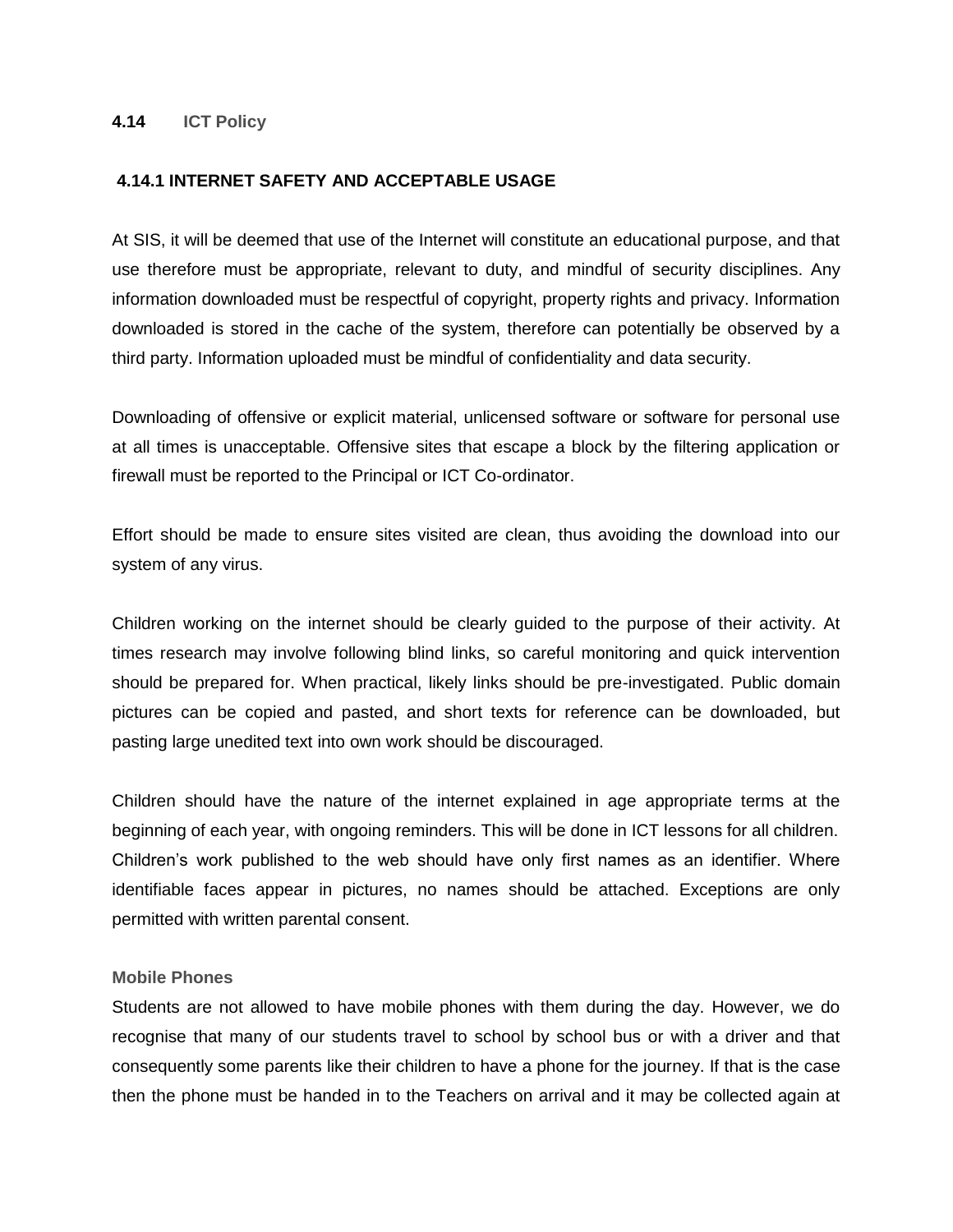the end of the day. Otherwise they must be switched off, placed in bags and not seen during the school day. Phones which are found in students' possession during the day are liable to confiscation. They are also brought into school at the risk of the owner, and the school cannot be held liable in case of loss, damage or theft.

## **4.14.2 E-SAFETY**

The school will deliver lessons and information to the children, staff, parents and wider community regarding e-safety guidelines and practices.

### **Safe use of ICT**

Internet and search engines

 · When using the internet, students should receive the appropriate level of supervision for their age and understanding. Teachers should be aware that often, the most computer-literate children are the ones who are most at risk.

 · Students should be supervised at all times when using the internet. Teachers should remain vigilant at all times during lessons.

 · Students should not be allowed to aimlessly "surf" the internet and all use should have a clearly defined educational purpose.

 · Despite filtering systems, it is still possible for pupils to inadvertently access unsuitable websites; to reduce risk, teachers should plan use of internet resources ahead of lessons by checking sites and storing information off-line where possible.

 · Social networking, chat rooms and instant messaging should not be accessed in school.

### **Evaluating and using internet content**

As the information generated by internet searches could be vast, and much of it irrelevant to the subject being taught, teachers should teach pupils good research skills that help them to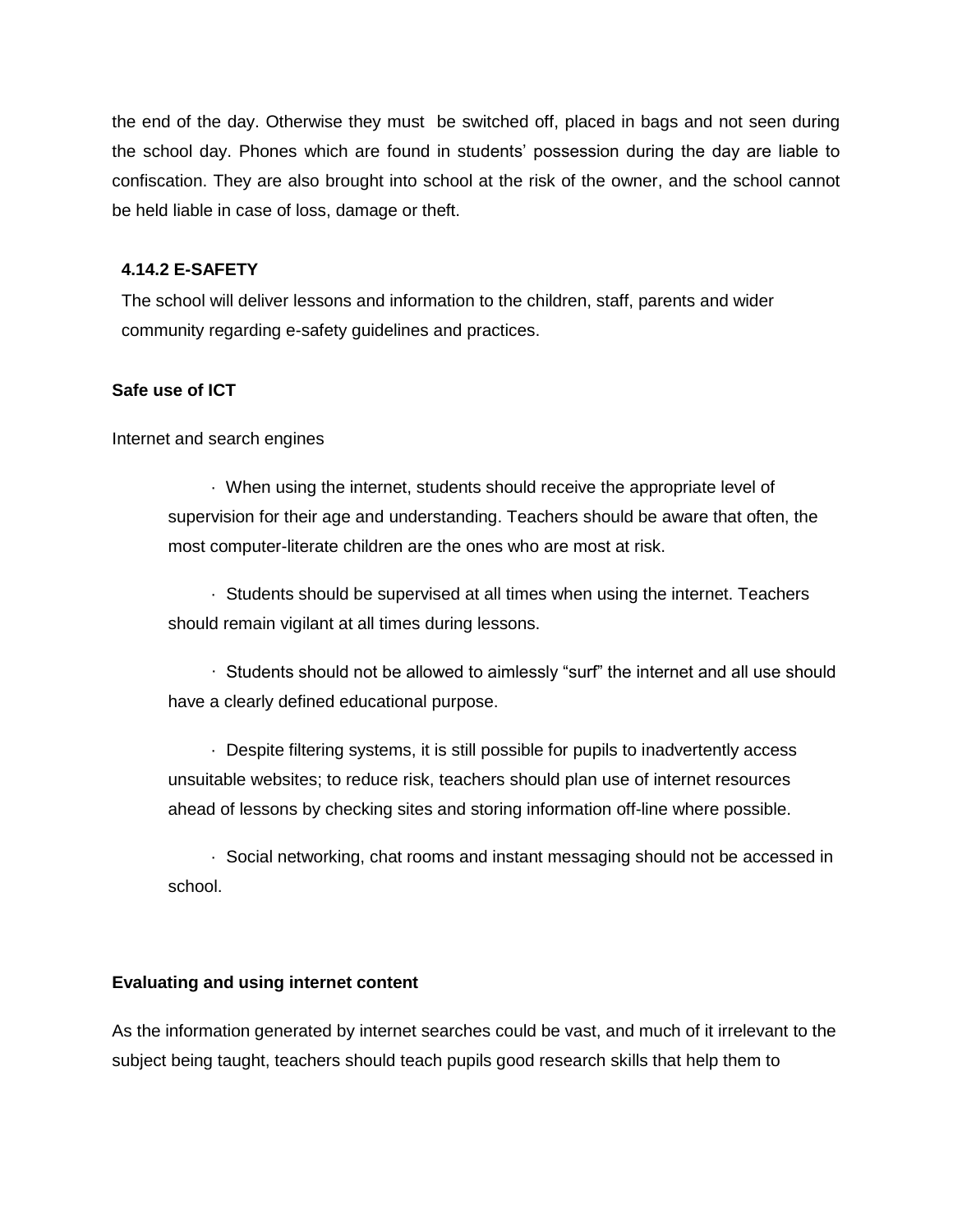maximise the resource. They should also be taught how to critically evaluate the information retrieved by:

 · questioning the validity of the source of the information; whether the author's view is objective and what authority they carry

· carrying out comparisons with alternative sources of information

 · considering whether the information is current and whether the facts stated are correct. In addition, pupils should be taught the importance of respecting copyright and correctly quoting sources and told that plagiarism (copying others work without giving due acknowledgement) is against the rules of the school and may lead to disciplinary action.

### **Emails**

 · Pupils should be taught not to disclose personal contact details for themselves or others such as addresses or telephone numbers via email correspondence.

 · All email communications should be polite; if a pupil receives an offensive or distressing email, they should be instructed not to reply and to notify the responsible teacher immediately.

 · Pupils should be warned that any bullying or harassment via email will not be tolerated and will be dealt with in accordance with the school's anti-bullying policy.

 · Users should be aware that as use of e-mail via Fronter is for the purposes of education or school business only, and all emails may be monitored.

 · Access to email systems by SIS pupils should be via school email address only. All email messages sent by pupils in connection with school business must be checked and cleared by the responsible teacher.

 · Apart from the Principal, individual email addresses for staff or pupils should not be published on the school website.

 · Pupils should be taught to be wary of opening attachments to emails where they are unsure of the content or have no knowledge of the sender.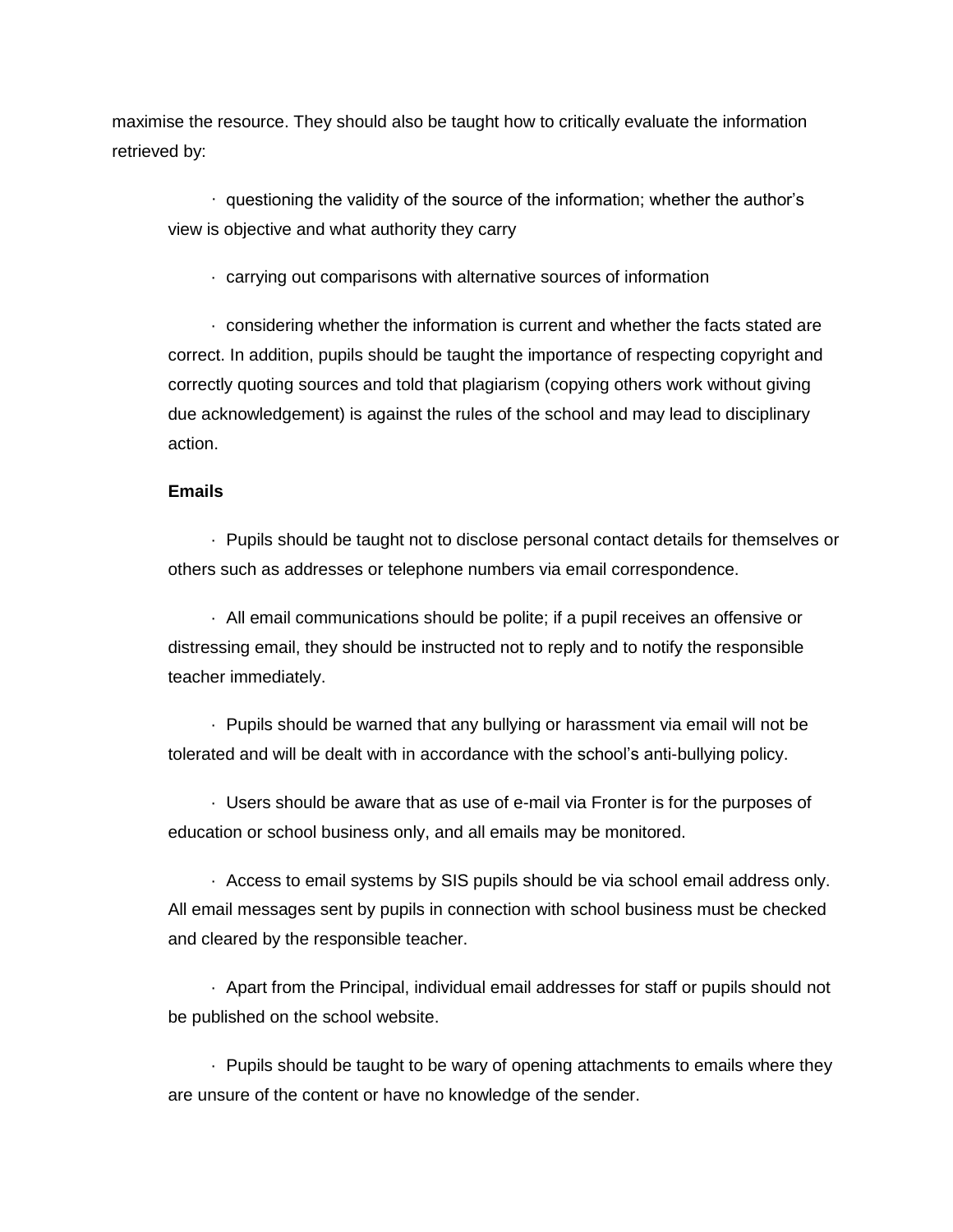#### **Computers and Laptops at home or school**

· Do not install, attempt to install, or store programs of any type on the computers without permission from the network administrator.

· Do not damage, disable, or otherwise harm the operation of computers, or intentionally waste resources.

· Do not use the computers for commercial purposes, e.g. buying or selling goods.

· Do not open files brought in on removable media(such as CDs, flashdrives etc.) until they have been checked with antivirus software, and been found to be clean of viruses.

· Do not connect any mobile equipment to the network until they have been checked with antivirus software, and been found to be clean of viruses.

· Do not eat or drink near computer equipment.

· Check all websites, information, etc being used for classroom activities before it is used by children in order to ensure that there is nothing of an inappropriate nature.

#### **Internet**

· Do not access the Internet unless for school related activities.

· Do not use the Internet to obtain, download, send, print, display or otherwise transmit or gain access to materials, which are unlawful, obscene or abusive.

· Respect the work and ownership rights of people outside the school, as well as other students or staff. This includes abiding by copyright laws.

· Do not engage in 'chat' activities of a personal nature over the Internet including social networking sites,blogs and forums during school time.

· You should not post any e-comments that purport to represent the school unless specifically authorized by the Principal. Any public posting on the school website or other similar means of communicating information must be first proof-read by the Principal.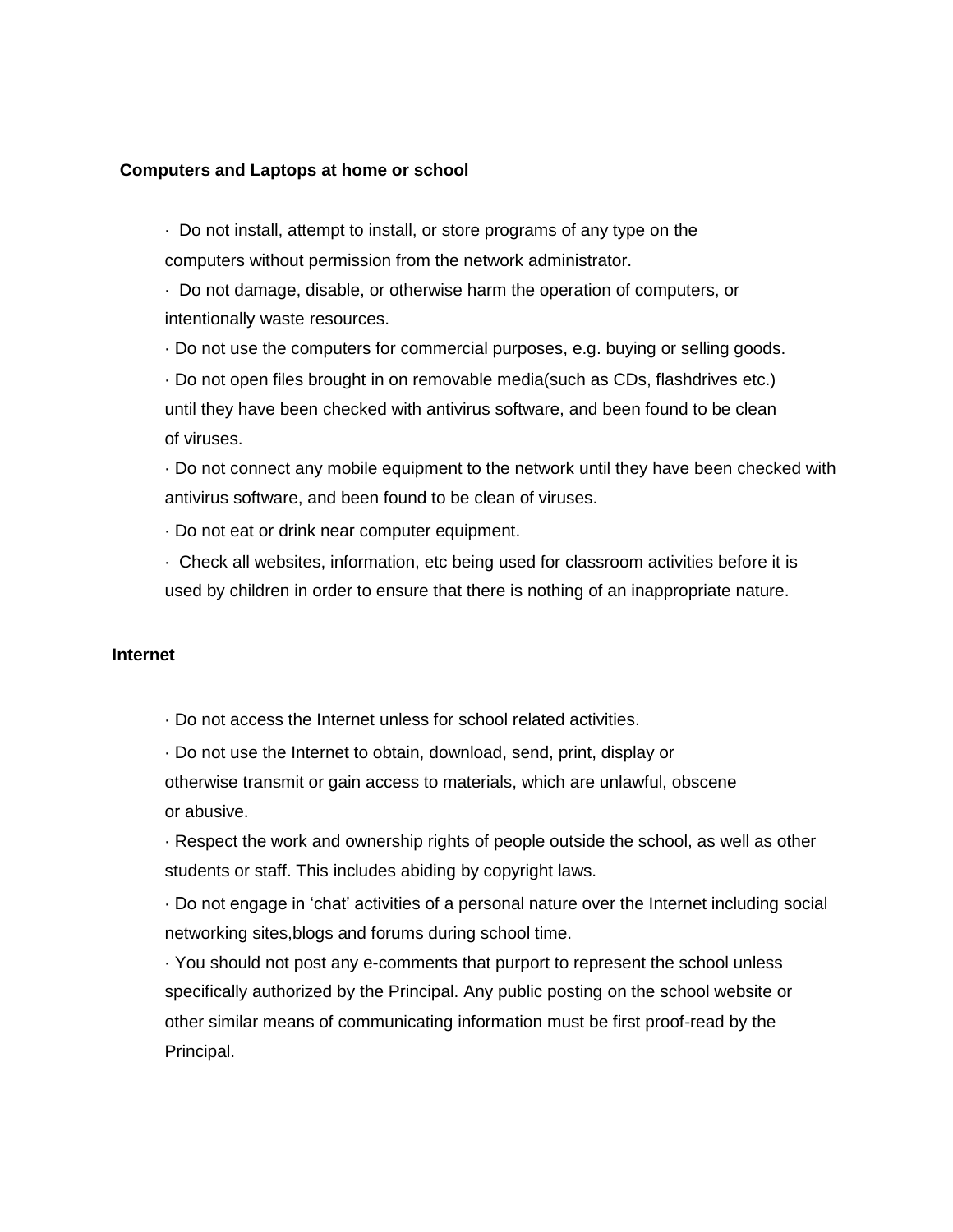# **4.14.3 INTERNET USE AGREEMENTS AND RESPONSIBILITIES**

All staff and students should sign the school's ICT user agreements in order to ensure safe use. Parents will also sign the agreements in the student planners.

# **Primary Student Responsibilities**

Students will:

- · Sign the Acceptable Use Policy with their parents.
- · Always follow the Safety and Acceptable Usage Policy.
- · Only use the internet or computers for learning purposes during school times.

· Only use chromebooks in classrooms or designated learning environments (such as the library) whilst supervised by an adult.

- · Only access online material that has been approved by a teacher.
- · Only access their own personal accounts, under no circumstances should students be accessing the accounts of others.

Failure to adhere to this will result in students facing sanctions as outlined below.

## **Secondary Student Responsibilities**

Students will:

· Take personal responsibility for their own e-safety e.g. when online, will not give out any personal details or arrange to meet someone without the written permission of a parent, carer or teacher.

· Only use their chromebooks for educational purposes and when under supervision by a teacher whilst on school premises.

· During break or lunch time only use chromebooks on level 5 under supervision

· Use email responsibly and always be polite and respectful. Only use email systems, chat rooms and other messaging methods that are approved by the school and for educational purposes. Never use ICT for bullying or harassing others or in a way that will bring the school into disrepute.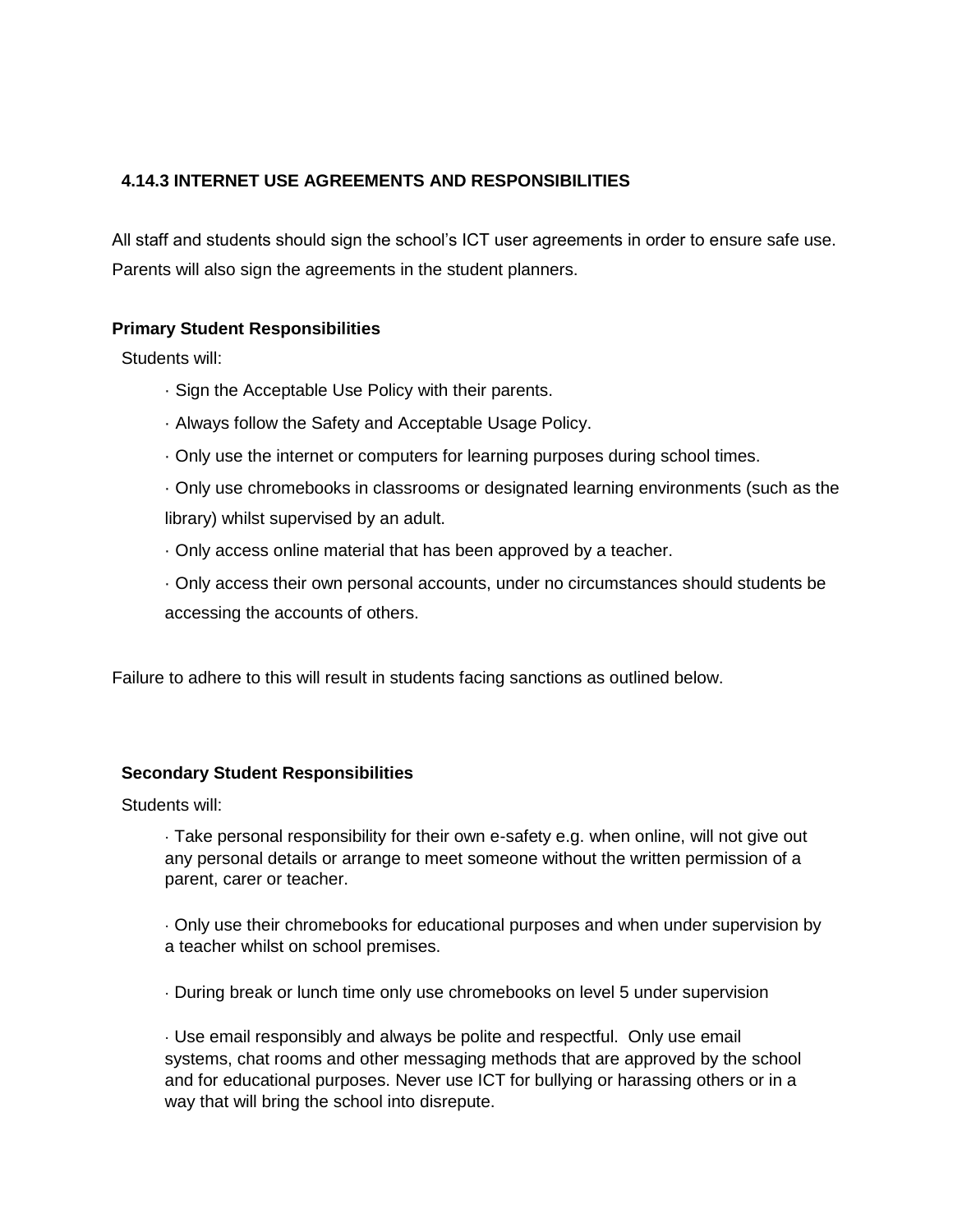· Not download or install any software or files on school's ICT equipment (unless it is a requirement of an agreed course of study) or open emails or attachments from people that they do not know.

· Run a virus check before using a flash drive (USB memory stick) in school.

· Not intentionally gain access to unsuitable or illegal sites eg pornography, child abuse, racism, incitement to violence. Will report as soon as possible accidental access to such sites. Understand that the report will be confidential and would protect other students and themselves.

· Only access computer systems using their own login and password, which they will keep secret. Realise that if they access files that are not their own (hacking) they will be breaking the law.

· Ensure that work does not infringe copyright laws. Will always acknowledge the source of information (words, images etc) used. Not copy other people's work and pass it off as their own (plagiarism).

· Use school ICT equipment and chromebooks with care and tell a teacher of any damage which occurs as soon as possible.

Failure to adhere to this will result in students facing sanctions as outlined below.

# **RESPONDING TO INCIDENTS**

Unintentional access of inappropriate websites

- · If a pupil or teacher accidently opens a website that has content which is distressing or upsetting or inappropriate to the pupils' age, teachers should immediately (and calmly) close or minimise the screen.
- · Teachers should reassure pupils that they have done nothing wrong and discuss the incident with the class to reinforce the online safety message and to demonstrate the school's "no blame" approach.
- · The incident should be reported to the online safety contact officer and details of the website address and URL provided.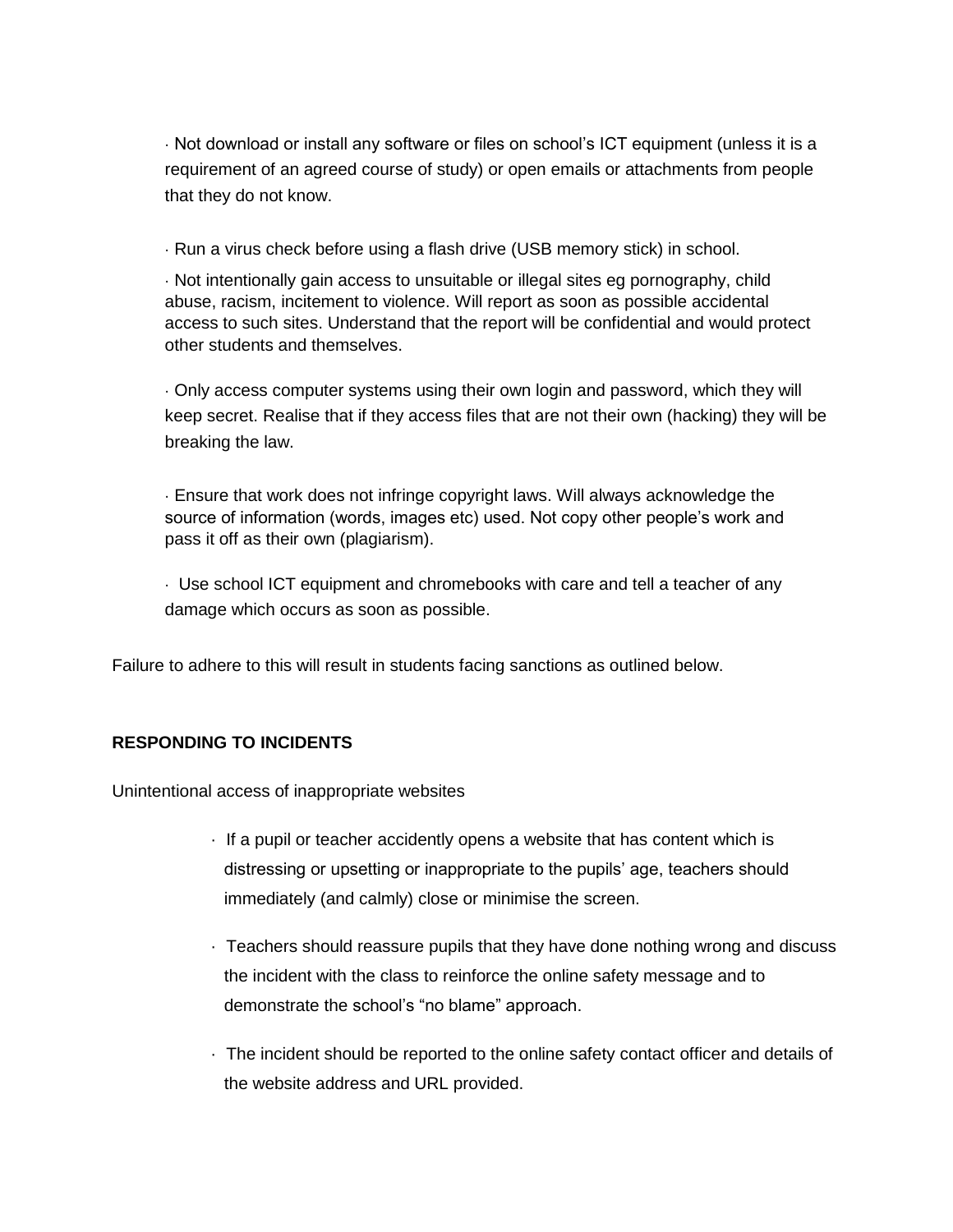· The online safety contact officer should liaise with the IT Technician or Schools IT team to ensure that access to the site is blocked and the school's filtering system reviewed to ensure it remains appropriate.

### **Intentional access of inappropriate websites by a pupil**

- · If a pupil deliberately accesses inappropriate or banned websites, they will be in breach of the acceptable use policy and subject to appropriate sanctions. (See Sanctions For Pupils)
- · The incident should be reported to the Pastoral lead and details of the website address and URL recorded.
- · The Pastoral lead should liaise with the IT Technician and Schools IT team to ensure that access to the site is blocked.
- · The pupil's parents should be notified of the incident and what action will be taken.

## **Inappropriate use of ICT by staff**

- · If a member of staff witnesses misuse of ICT by a colleague, they should report this to the Principal immediately.
- · The IT Technician will ensure laptop/computer is taken out of use and securely stored in order to preserve any evidence. A note of any action taken should be recorded.
- · The IT Technician and the Schools IT team will carry out an audit of use to establish which user is responsible and the details of materials accessed.
- · Once the facts are established, the Principal should take any necessary disciplinary action against the staff member and the police where appropriate.
- · If the materials viewed are illegal in nature the Principal should report the incident to the police and follow their advice, which should also be recorded.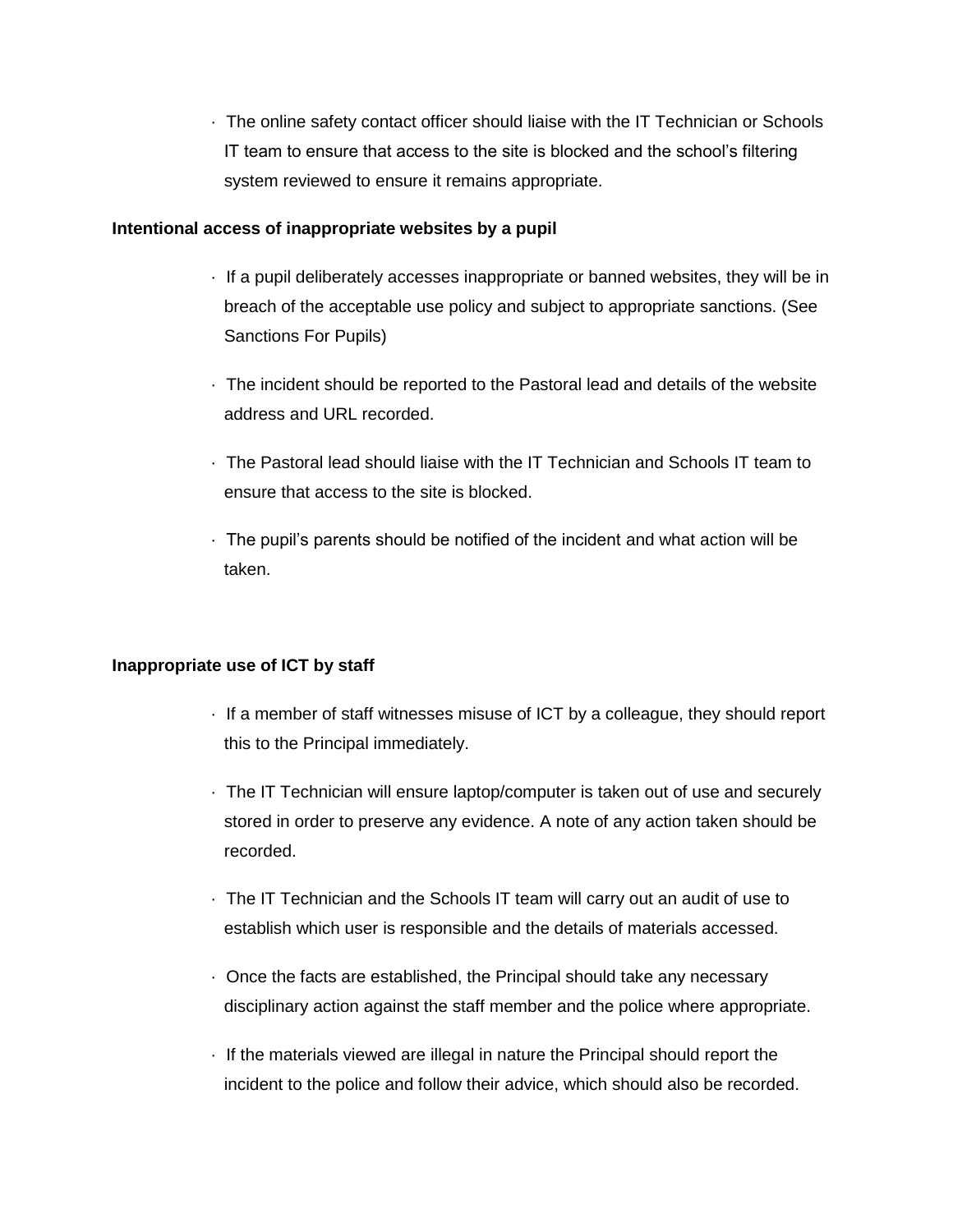# **Cyber bullying**

Definition and description Traditionally, bullying took place face to face in the physical world; online, bullying can take on a new dimension with technologies such as email, mobile phones and social networking sites used as a platform to hurt, humiliate, harass or threaten victims.

Cyber bullying is defined as the use of ICT to deliberately hurt or upset someone. Unlike physical forms of bullying, the internet allows bullying to continue past school hours and invades the victim's home life and personal space. It also allows distribution of hurtful comments and material to a wide audience.

Cyber bullying is extremely prevalent as pupils who would not consider bullying in the physical sense may find it easier to bully through the internet, especially if it is thought the bullying may remain anonymous.

Cyber bullying can affect pupils and staff members. Often, the internet medium used to perpetrate the bullying allows the bully to remain anonymous. In extreme cases, cyber bullying could be a criminal offence.

## **Dealing with incidents**

The following covers all incidents of bullying that involve pupils at the school, whether or not they take place on school premises or outside school.

 · School anti-bullying and behaviour policies and acceptable use policies should cover the issue of cyber-bullying and set out clear expectations of behaviour and sanctions for any breach.

 · Any incidents of cyber bullying should be reported to the Pastoral lead who will record the incident and ensure that the incident is dealt with in line with the school's antibullying policy. Incidents should be monitored and the information used to inform the development of anti- bullying policies.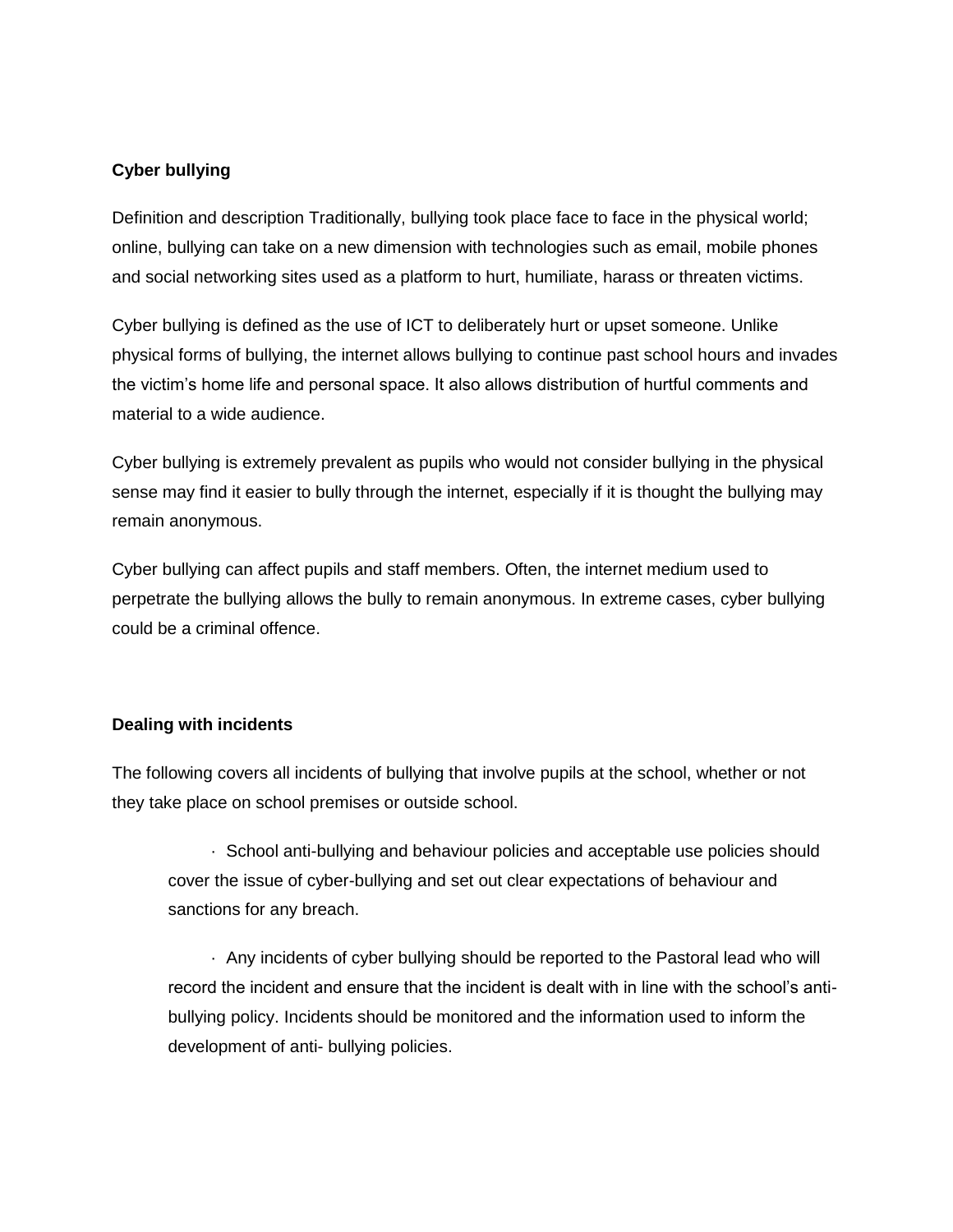· Where incidents are extreme, for example threats against someone's life, or continue over a period of time, consideration should be given to reporting the matter to the police as in these cases, the bullying may be a criminal offence.

 · As part of online safety awareness and education, pupils should be told of the "no tolerance" policy for cyber bullying and encouraged to report any incidents to their teacher.

### **Risk from inappropriate contacts**

Teachers may be concerned about a pupil being at risk as a consequence of their contact with an adult they have met over the internet. The pupil may report inappropriate contacts or teachers may suspect that the pupil is being groomed or has arranged to meet with someone they have met online.

 · All concerns around inappropriate contacts should be reported to the online safety contact officer and the Principal.

 · The Principal should discuss the matter with the referring teacher and where appropriate, speak to the pupil involved, before deciding whether or not to make a referral to the police.

 · The police should always be contacted if there is a concern that the child is at immediate risk, for example if they are arranging to meet the adult after school.

 · Teachers should advise the pupil how to terminate the contact and change contact details where necessary to ensure no further contact.

 · Where inappropriate contacts have taken place using school ICT equipment or networks, contact the Schools IT team to ensure that all evidence is preserved and that an audit of systems is carried out to ensure that the risk to other pupils is minimised.

## **4.14.4 SANCTIONS**

## **Sanctions for pupils**

**Sanctions will fall under three levels as per the Sentral Behaviour system:-**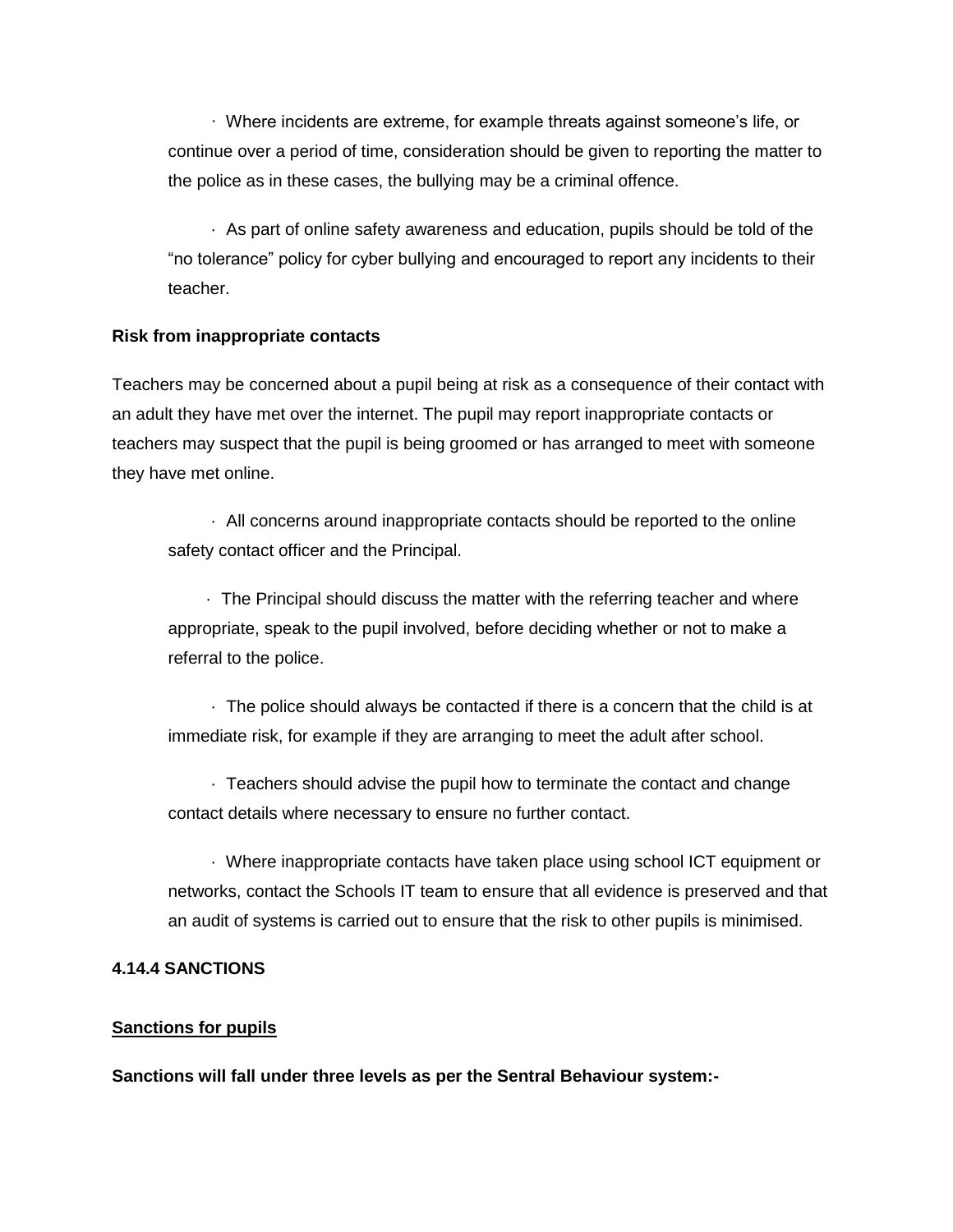# **a) Level 1 negative behaviours**

These are basically low-level breaches of acceptable use agreements such as:

- · use of non-educational sites during lessons when not permitted by a teacher (games/youtube/messageboards).
- · unauthorised use of prohibited sites for instant messaging or social networking.

These behaviours equate to a level 1 negative behaviour mark on Sentral.

These incidents will also result in chromebook access being stopped for the day the event happens. Chromebook to be passed to the Heads of Primary/Secondary of Heads of Pastoral care.

## **b) Level 2 negative behaviours**

These are persistent breaches of acceptable use agreements following warnings and use of banned sites or serious breaches of online safety policy that are non-deliberate, such as:

- · continued use of non-educational sites during lessons
- · continued use of prohibited sites for instant messaging or social networking
- · use of file sharing software
- · accidentally corrupting or destroying other people's data/work without notifying staff
- · accidentally accessing offensive material without notifying staff.

These behaviours equate to a level 2 negative behaviour mark on Sentral. The behaviour will also lead to a loss of chromebook access for one week after discussion with the parents/guardians of the student in question. Chromebooks to be held by Heads of Pastoral/ Head of Primary/Secondary